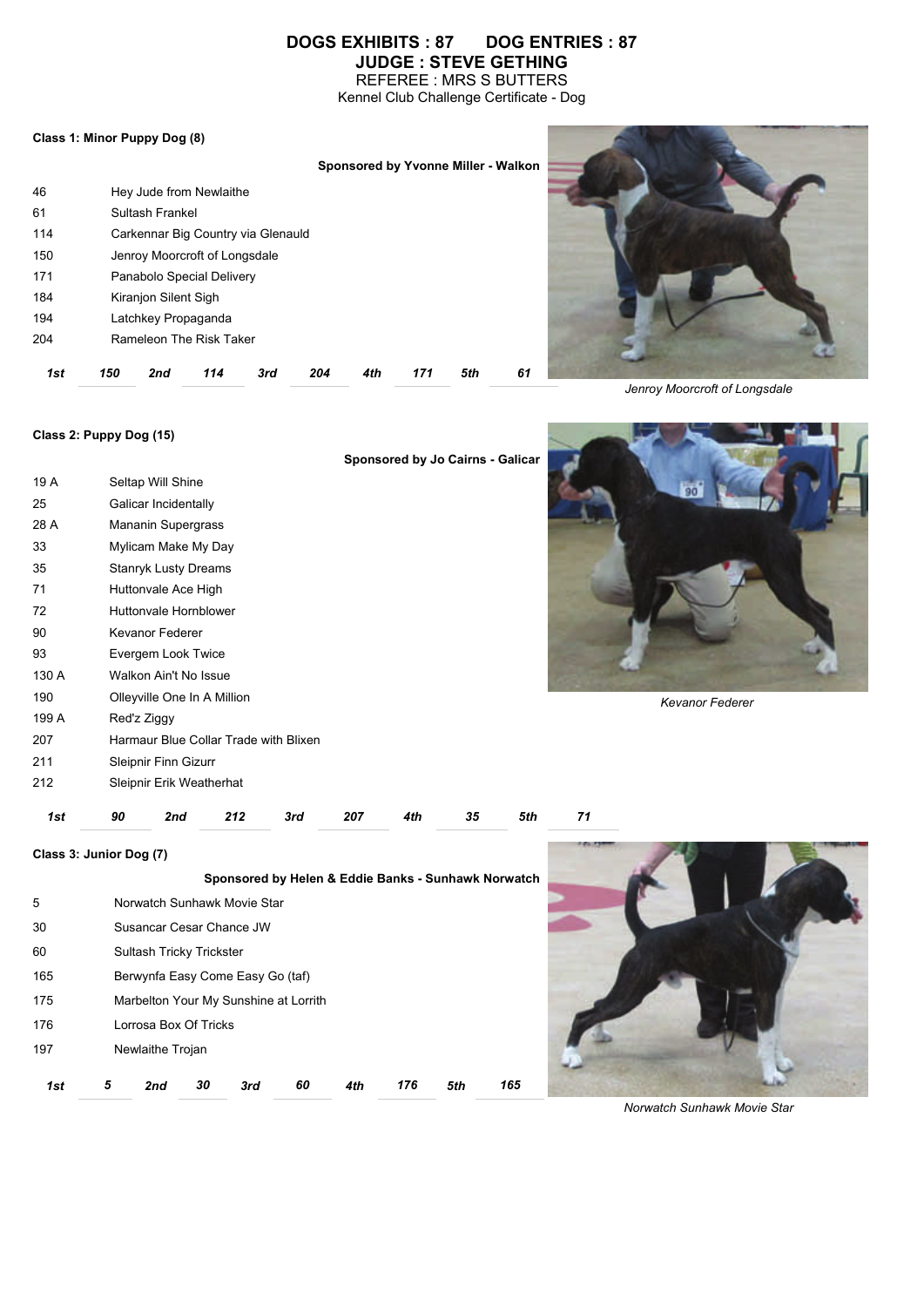### **Class 4: Yearling Dog (5)**

|     |    |                                          |   | Sponsored by Julie Brown & Tim Hutchins - Winuwuk |    |     |     |     |     |  |
|-----|----|------------------------------------------|---|---------------------------------------------------|----|-----|-----|-----|-----|--|
| 1   |    | Carkennar Chukka Boots                   |   |                                                   |    |     |     |     |     |  |
| 50  |    | Surfstone Storm Trooper                  |   |                                                   |    |     |     |     |     |  |
| 67  |    | Walkon Okay Dokay with Lanfrese          |   |                                                   |    |     |     |     |     |  |
| 143 |    | <b>Buster Duncan Dixie Palmer</b>        |   |                                                   |    |     |     |     |     |  |
| 188 |    | Marbelton Chase The Dream for Stockerbox |   |                                                   |    |     |     |     |     |  |
| 1st | 67 | 2nd                                      | 1 | 3rd                                               | 50 | 4th | 188 | 5th | 143 |  |



*Walkon Okay Dokay with Lanfrese*

## **Class 5: Novice Dog (6)**

|       |     |                              |    |     |    |     |     |     | Sponsored by Chris Cobb & Jill Downing - Stanryk & Stellvana |  |  |
|-------|-----|------------------------------|----|-----|----|-----|-----|-----|--------------------------------------------------------------|--|--|
| 21    |     | Jinnybrux Josh By Gosh       |    |     |    |     |     |     |                                                              |  |  |
| 32    |     | Manic Countdown at Ludic     |    |     |    |     |     |     |                                                              |  |  |
| 47    |     | Kizzylee Import Ant          |    |     |    |     |     |     |                                                              |  |  |
| 124 A |     | Taranut Storytime at Linncam |    |     |    |     |     |     |                                                              |  |  |
| 135   |     | Xandene Black Oasis          |    |     |    |     |     |     |                                                              |  |  |
| 160   |     | Berwynfa Buble               |    |     |    |     |     |     |                                                              |  |  |
| 1st   | 135 | 2nd                          | 32 | 3rd | 21 | 4th | 160 | 5th | 47                                                           |  |  |

## **Class 6: Debutante Dog (3)**

|     |    |                                        |    |     | Sponsored by Sue & Rodney Hughes - Faerdorn |
|-----|----|----------------------------------------|----|-----|---------------------------------------------|
| 55  |    | Newlaithe Fast'N Furious               |    |     |                                             |
| 87  |    | Harmaur Blue Line Trade with Blixen    |    |     |                                             |
| 198 |    | Olleyville Seamus McPhee of Hemingslow |    |     |                                             |
| 1st | 87 | 2nd                                    | 55 | 3rd | 198                                         |



*Xandene Black Oasis*



*Harmaur Blue Line Trade with Blixen*

### **Class 7: Graduate Dog (9)**

|     |     |                            |     |     |    |     |     |     | <b>Sponsored by Karen Mostacci</b> |  |
|-----|-----|----------------------------|-----|-----|----|-----|-----|-----|------------------------------------|--|
| 8 A |     | Newlaithe Conjured Design  |     |     |    |     |     |     |                                    |  |
| 14  |     | Beeann Ride On A Star      |     |     |    |     |     |     |                                    |  |
| 48  |     | Stellvana Sinatra JW       |     |     |    |     |     |     |                                    |  |
| 54  |     | Mimateli Bobby Busta       |     |     |    |     |     |     |                                    |  |
| 78  |     | Nickerbox Black Russian    |     |     |    |     |     |     |                                    |  |
| 112 |     | Glenauld The Oracle JW     |     |     |    |     |     |     |                                    |  |
| 137 |     | <b>Mekart Simples</b>      |     |     |    |     |     |     |                                    |  |
| 195 |     | Drop Anchor at Roylark     |     |     |    |     |     |     |                                    |  |
| 209 |     | Twrcymru A Knockin Bett JW |     |     |    |     |     |     |                                    |  |
| 1st | 112 | 2nd                        | 195 | 3rd | 48 | 4th | 209 | 5th | 137                                |  |
|     |     |                            |     |     |    |     |     |     |                                    |  |



*Glenauld The Oracle JW*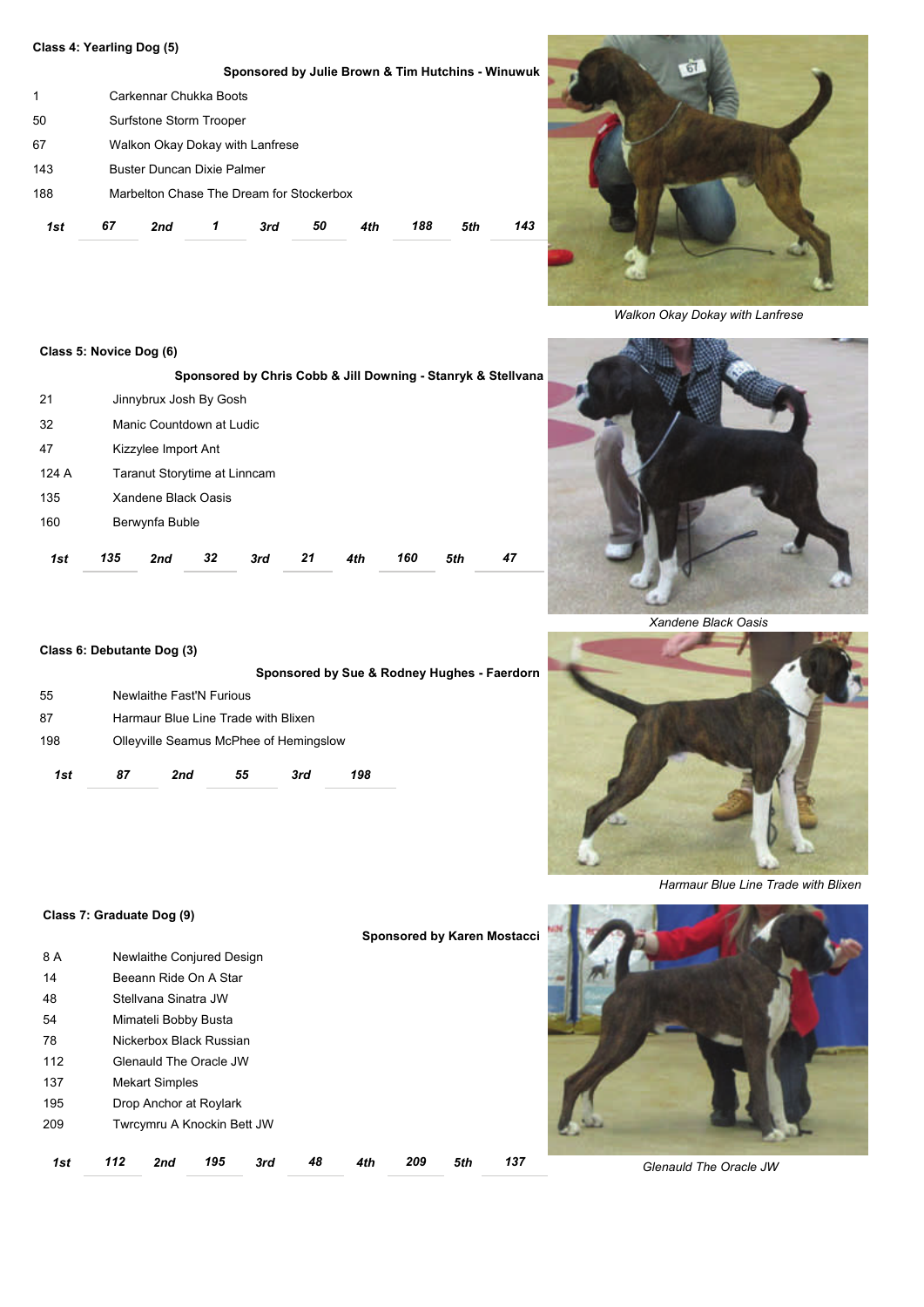### **Class 8: Post Graduate Dog (11)**

|      | Sponsored by Chris Breakspear - Porth |
|------|---------------------------------------|
| 3    | Norwatch Sunhawk Play Mate            |
| 43   | Stanryk Rocky Dreams at Bricliff      |
| 56   | Boxania Spice Of Life                 |
| 73   | Magicians Wonder with Newlaithe       |
| 91 A | <b>Tyberg Rocco Barocco</b>           |
| 98   | Roamaro Read All About It with Kiztok |
| 123  | Yeteb Manhattan                       |
| 144  | Olleyville Oren McPhee JW ShCM        |
| 152  | Burnden Secret Millionaire            |
| 200  | Redmol Money For Nothing              |
| 205  | Harmaur Jo Bloggs Trade               |
|      |                                       |

**Sponsored by Barbara & Godfrey Morison - Xandene** 

*1st 144 2nd 98 3rd 205 4th 3 5th 152* 



*Olleyville Oren McPhee JW ShCM*

## **Class 9: Limit Dog (14)**

| 1st | 108 | 2nd                                   | 86 | 3rd | 95 | 4th | 64 | 5th | 38 |
|-----|-----|---------------------------------------|----|-----|----|-----|----|-----|----|
| 157 |     | Son Of A Gun at Berwynfa JW           |    |     |    |     |    |     |    |
| 140 |     | Borestone Take Me Out                 |    |     |    |     |    |     |    |
| 133 |     | Xandene Midnight Runner JW            |    |     |    |     |    |     |    |
| 108 |     | Carmond Gerry Weber at Glenauld JW    |    |     |    |     |    |     |    |
| 104 |     | Caljan Crash Bang Wallop              |    |     |    |     |    |     |    |
| 101 |     | <b>Britesparke Sword Smith</b>        |    |     |    |     |    |     |    |
| 95  |     | Faerdorn Faegan at Sunvalley          |    |     |    |     |    |     |    |
| 86  |     | Beautiful Day for Daervlish JW        |    |     |    |     |    |     |    |
| 64  |     | Barbarossa Blade Runner               |    |     |    |     |    |     |    |
| 38  |     | Manic For One Night Only              |    |     |    |     |    |     |    |
| 23  |     | Winuwuk An Absolute Scandal at Beeann |    |     |    |     |    |     |    |
| 20  |     | Jinnybrux Just Enough                 |    |     |    |     |    |     |    |
| 16  |     | Stanryk Day Dreamer at Surfstone JW   |    |     |    |     |    |     |    |
| 7   |     | Magical Trick from Newlaithe          |    |     |    |     |    |     |    |

**Class 10: Open Dog (7)**

|     |    |                                     |    | Sponsored by Sandra & Suzanne Carter - Susancar |     |     |     |     |     |
|-----|----|-------------------------------------|----|-------------------------------------------------|-----|-----|-----|-----|-----|
| 6 A |    | CH Newlaithe On Target JW ShCM      |    |                                                 |     |     |     |     |     |
| 37  |    | CH Manic Gok Wan                    |    |                                                 |     |     |     |     |     |
| 80  |    | CH Struck On You for Bellchime      |    |                                                 |     |     |     |     |     |
| 89  |    | Sulez Sirocco by Sonshoby           |    |                                                 |     |     |     |     |     |
| 129 |    | <b>Walkon Mickey Blue Eyes</b>      |    |                                                 |     |     |     |     |     |
| 159 |    | Berwynfa G Force                    |    |                                                 |     |     |     |     |     |
| 189 |    | CH Emjaycee Country Yokel at Kiztok |    |                                                 |     |     |     |     |     |
| 1st | 80 | 2nd                                 | 37 | 3rd                                             | 129 | 4th | 189 | 5th | 159 |
|     |    |                                     |    |                                                 |     |     |     |     |     |

**Sponsored by Fern Pynegar - Berwynfa** 

**Class 11: Veteran Dog (2)**

 CH Lanfrese Sure Thing at Manic Sandyne Soul Mate *1st 36 2nd 202* 



*Carmond Gerry Weber at Glenauld JW*



*CH Struck On You for Bellchime*



*CH Lanfrese Sure Thing at Manic*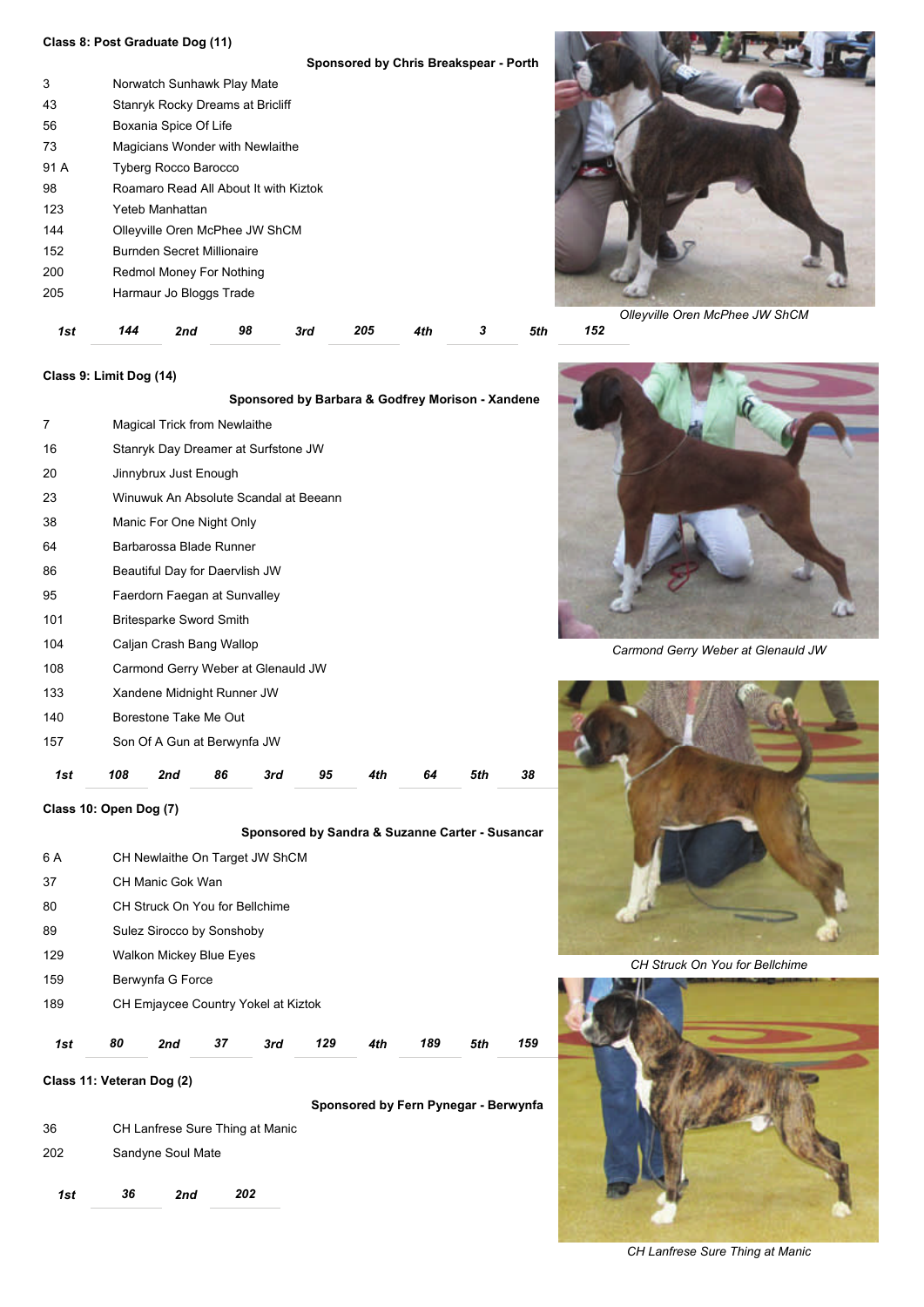# **BITCH EXHIBITS : 126 BITCH ENTRIES : 126 JUDGE : JUAN MANUEL RODRIGUEZ**

REFEREE : MRS S BUTTERS Kennel Club Challenge Certificate - Bitch

### **Class 12: Minor Puppy Bitch (18)**

|       | Sponsored by Sue Lott - Britesparke    |                      |
|-------|----------------------------------------|----------------------|
| 2     | Carkennar Hipsway                      |                      |
| 12    | Newlaithe On Design                    |                      |
| 15    | Surfstone Boogie 'T' Nite              |                      |
| 24 A  | Fire Dancing at Daltamie               |                      |
| 27    | Norwilbeck Bellchime Bling at Flashnik |                      |
| 31    | Susancar Anna Compliss                 |                      |
| 66    | Lanfrese Kepi D'Elle                   |                      |
| 85    | Norwilbeck Bellchime Strike A Pose     |                      |
| 113   | <b>Glenauld Evissa</b>                 | Lanfrese Kepi D'Elle |
| 115   | Glenauld Eadie                         |                      |
| 122 A | Bellebox Lilly Allan                   |                      |
| 141   | Borestone Sex On Fire                  |                      |
| 147   | Jenroy Susie Cooper of Longsdale       |                      |
| 151   | Mejeric Wicked Design                  |                      |
| 154   | <b>Burnden Limitless</b>               |                      |
| 177   | Susancar Ann Dover to Lorrosa          |                      |
| 193   | Latchkey Paparazzi                     |                      |
| 203   | Rameleon The Risk Assessor             |                      |
|       |                                        |                      |

I

| 1sı | 7nr | $-10$ | 3rd | ю<br>__ | __ | 203<br>__ | эτn | 15 |
|-----|-----|-------|-----|---------|----|-----------|-----|----|
|     |     |       |     |         |    |           |     |    |

**Class 13: Puppy Bitch (16)**

|       |     |                                  |                                       |     |     |     | Sponsored by Val Jordan - Sunvalley |     |     |
|-------|-----|----------------------------------|---------------------------------------|-----|-----|-----|-------------------------------------|-----|-----|
| 11    |     |                                  | Faerdorn Moonglow over Newlaithe      |     |     |     |                                     |     |     |
| 44    |     |                                  | Stellvana Enchanted at Bricliff       |     |     |     |                                     |     |     |
| 49 A  |     | Stellvana Bewitched              |                                       |     |     |     |                                     |     |     |
| 62    |     | Cascorike Hello Flo              |                                       |     |     |     |                                     |     |     |
| 103   |     | <b>Britesparke So Pretty</b>     |                                       |     |     |     |                                     |     |     |
| 110   |     | <b>Glenauld Naughty Alice</b>    |                                       |     |     |     |                                     |     |     |
| 121 A |     | McRobs Hill Of Hope              |                                       |     |     |     |                                     |     |     |
| 142   |     |                                  | Take Me Back Home to Borestone        |     |     |     |                                     |     |     |
| 145   |     | Olleyville Ophelia               |                                       |     |     |     |                                     |     |     |
| 153   |     |                                  | Rebkai Secret Fortune at Burnden      |     |     |     |                                     |     |     |
| 168   |     | Szuliga Gypsey Brindlewyn        |                                       |     |     |     |                                     |     |     |
| 169   |     | Geovanic Bunny Dazzler           |                                       |     |     |     |                                     |     |     |
| 178   |     |                                  | landian Simply Sensational by Boxyjen |     |     |     |                                     |     |     |
| 183   |     | Kiranjon Dream On                |                                       |     |     |     |                                     |     |     |
| 208   |     |                                  | Harmaur Trade Blueprint at Sheiken    |     |     |     |                                     |     |     |
| 213   |     | <b>Sleipnir Viking Temptress</b> |                                       |     |     |     |                                     |     |     |
| 1st   | 145 | 2nd                              | 110                                   | 3rd | 213 | 4th | 11                                  | 5th | 169 |



*Olleyville Ophelia*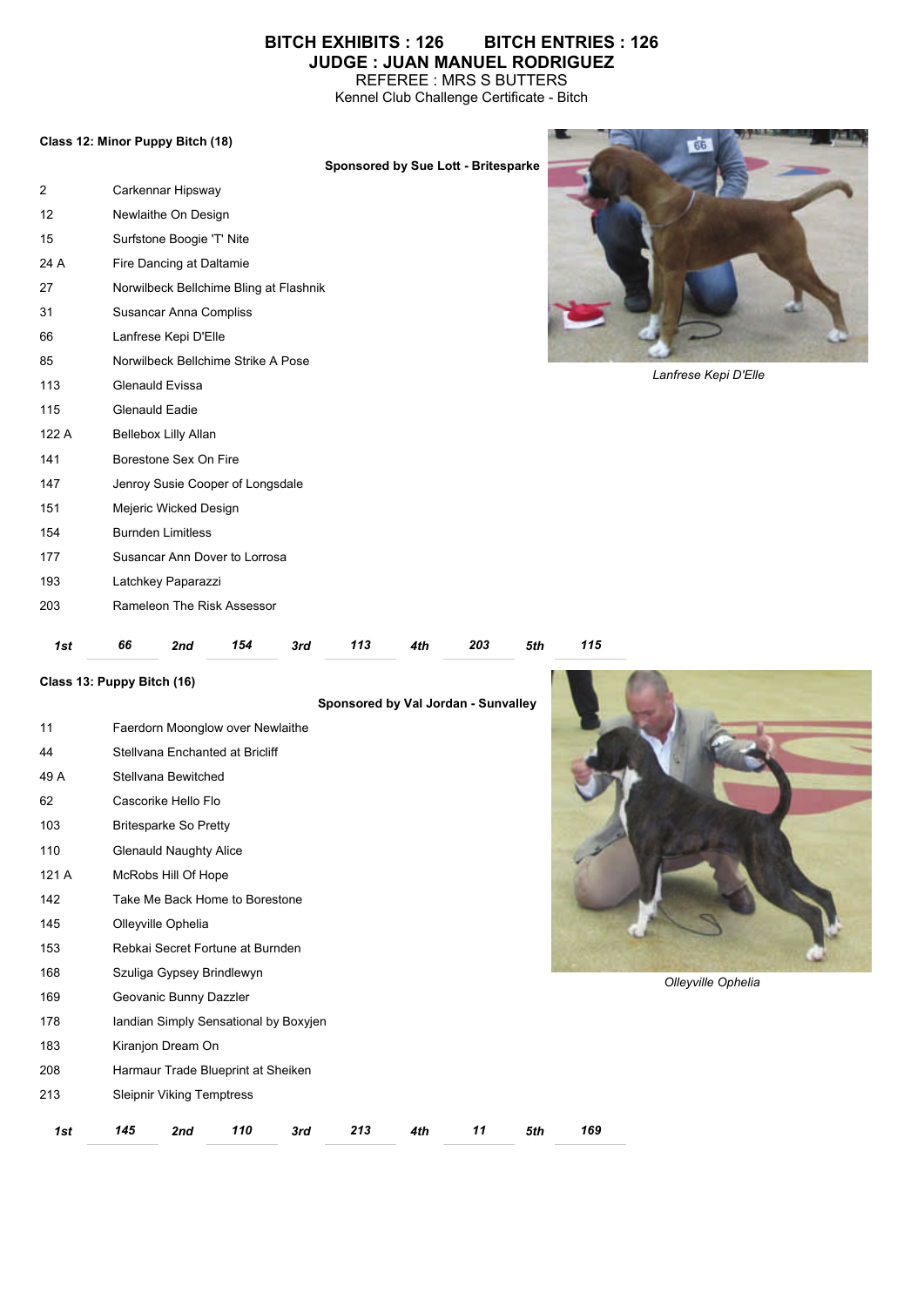# **Class 14: Junior Bitch (9)**

|       | Class 14: Junior Bitch (9) |                                     |     |     |     |                                        |    |     |    |                                   |
|-------|----------------------------|-------------------------------------|-----|-----|-----|----------------------------------------|----|-----|----|-----------------------------------|
|       |                            |                                     |     |     |     | Sponsored by Debbi Huggins - Daervlish |    |     |    |                                   |
| 10 A  |                            | Newlaithe Lucianna                  |     |     |     |                                        |    |     |    |                                   |
| 18 A  |                            | Seltap Kawasaki Girl                |     |     |     |                                        |    |     |    |                                   |
| 29    |                            | Tartarian Kicks Up A Dust           |     |     |     |                                        |    |     |    |                                   |
| 39    | Manic Show Off             |                                     |     |     |     |                                        |    |     |    |                                   |
| 69    |                            | Marbelton Bottled Sunshine          |     |     |     |                                        |    |     |    |                                   |
| 83    |                            | Top Tickle for Norwilbeck Bellchime |     |     |     |                                        |    |     |    |                                   |
| 105   |                            | Caljan Snow Patrol                  |     |     |     |                                        |    |     |    |                                   |
| 164   |                            | Berwynfa Eye Candy                  |     |     |     |                                        |    |     |    |                                   |
| 185 A |                            | Kiranjon On The Razzle              |     |     |     |                                        |    |     |    |                                   |
|       |                            |                                     |     |     |     |                                        |    |     |    | <b>Marbelton Bottled Sunshine</b> |
| 1st   | 69                         | 2nd                                 | 164 | 3rd | 105 | 4th                                    | 83 | 5th | 29 |                                   |

## **Class 15: Yearling Bitch (13)**

|       |                                        |                                          |     |     |    | Sponsored by Jean & Tony Watson - Roylark |     |     |                   |
|-------|----------------------------------------|------------------------------------------|-----|-----|----|-------------------------------------------|-----|-----|-------------------|
| 22    |                                        | Jubilicious for Jinnybrux                |     |     |    |                                           |     |     |                   |
| 41    |                                        | Kronos Annie Mac                         |     |     |    |                                           |     |     |                   |
| 51    |                                        | Surfstone Midnight Storm                 |     |     |    |                                           |     |     |                   |
| 88    |                                        | Sezflo Pure Faith                        |     |     |    |                                           |     |     |                   |
| 120 A |                                        | McRobs Out Of The Blue                   |     |     |    |                                           |     |     |                   |
| 125   | Kamaliwood Causing Chaos at Lochsunart |                                          |     |     |    |                                           |     |     |                   |
| 134   | Xandene Baccarat                       |                                          |     |     |    |                                           |     |     |                   |
| 139   | <b>Farvalley Sirocco's Gift</b>        |                                          |     |     |    |                                           |     |     |                   |
| 146   | Sundawn Zenyatta                       |                                          |     |     |    |                                           |     |     |                   |
| 166   |                                        | Bockendon Just One More at Zenmaxkay     |     |     |    |                                           |     |     |                   |
| 173   |                                        | Socar's Voodoo Blue                      |     |     |    |                                           |     |     |                   |
| 174 A |                                        | <b>Brinsop Misty Blue for Sandcliffe</b> |     |     |    |                                           |     |     |                   |
| 201   |                                        | Stellvana Crazy Diamond for Redmol       |     |     |    |                                           |     |     |                   |
|       |                                        |                                          |     |     |    |                                           |     |     | Sezflo Pure Faith |
| 1st   | 88                                     | 2nd                                      | 139 | 3rd | 41 | 4th                                       | 134 | 5th | 173               |

## **Class 16: Novice Bitch (8)**

**Class 17: Debutante Bitch (6)**

|      |                  |                                         |    |     |    |     |     |     | Sponsored by Maureen Wragg & Sarah Portlock - Harmaur & Sheiken |  |
|------|------------------|-----------------------------------------|----|-----|----|-----|-----|-----|-----------------------------------------------------------------|--|
| 13 A |                  | Newlaithe Magic Spread                  |    |     |    |     |     |     |                                                                 |  |
| 40   | Manic Real Thing |                                         |    |     |    |     |     |     |                                                                 |  |
| 17   |                  | Kizzylee Diva Fever                     |    |     |    |     |     |     |                                                                 |  |
| 70   |                  | Marbelton Hello Sunshine                |    |     |    |     |     |     |                                                                 |  |
| 77   |                  | Taranut Typecast                        |    |     |    |     |     |     |                                                                 |  |
| 132  |                  | Walkon Back Issue (Imp)                 |    |     |    |     |     |     |                                                                 |  |
| 136  |                  | Xandene Oasis Dawn                      |    |     |    |     |     |     |                                                                 |  |
| 149  |                  | Berwynfa Bibity Bobity Boo at Longsdale |    |     |    |     |     |     |                                                                 |  |
| 162  |                  | Berwynfa Zoom Zoom Ka Boom              |    |     |    |     |     |     |                                                                 |  |
| 1st  | 70               | 2nd                                     | 17 | 3rd | 77 | 4th | 136 | 5th | 132                                                             |  |



*Marbelton Hello Sunshine*

|       |                                 |     |     |     |    |     | Sponsored by Stewart Copeland - Kronos |
|-------|---------------------------------|-----|-----|-----|----|-----|----------------------------------------|
| 9 A   | Newlaithe Redesigned            |     |     |     |    |     |                                        |
| 53    | Roxiga Bambino Di Pavarotti     |     |     |     |    |     |                                        |
| 63    | Illusion at Newlaithe           |     |     |     |    |     |                                        |
| 102   | <b>Britesparke Hey Gorgeous</b> |     |     |     |    |     |                                        |
| 107   | Glenauld Miss Mary via Alcomar  |     |     |     |    |     |                                        |
| 187 A | Stockerbox Dancing Queen        |     |     |     |    |     |                                        |
| 1st   | 53                              | 2nd | 107 | 3rd | 63 | 4th | 102                                    |



*Roxiga Bambino Di Pavarotti*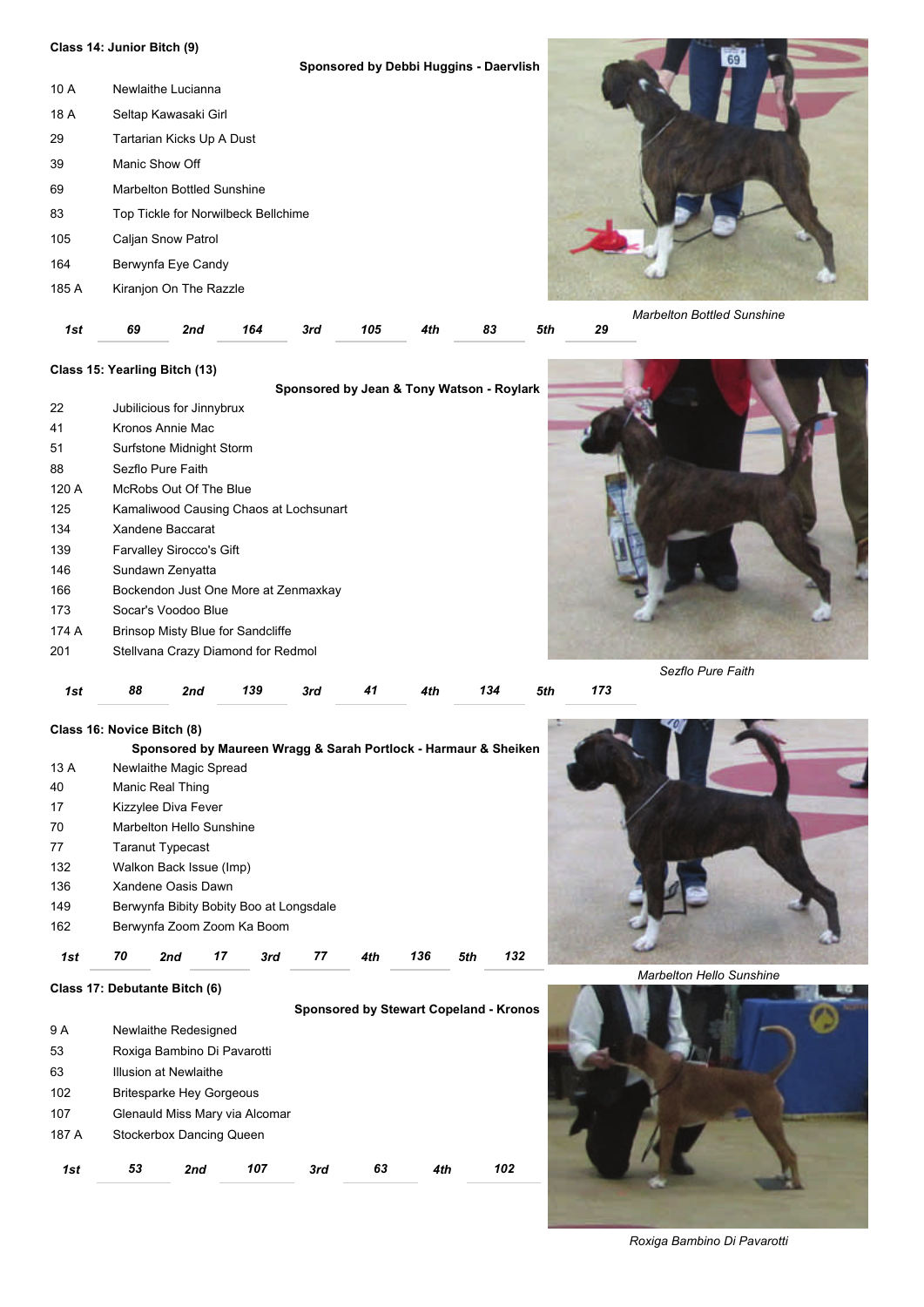#### **Class 18: Graduate Bitch (10)**

|       |                                     | Sponsored by Eileen Kelly - Casemates |
|-------|-------------------------------------|---------------------------------------|
| 4     | Sunhawk Norwatch Play Time          |                                       |
| 57    | Boxania Saucy Spice ShCM            |                                       |
| 76    | <b>Taranut Naughty Story</b>        |                                       |
| 79    | Nickerbox Lady GaGa                 |                                       |
| 92 A  | <b>Tyberg Mika</b>                  |                                       |
| 117 A | Andsum Maid Marion                  |                                       |
| 161 A | Berwynfa Cuda Wuda Shuda            |                                       |
| 167   | Verdendo Yule Be Lucky              |                                       |
| 191   | Faerdorn Stolen Melody by Newlaithe |                                       |
| 196   | Helluva Surprise at Roylark         |                                       |



*Boxania Saucy Spice ShCM*

| 1st 57 2nd 76 3rd 196 4th 167 5th 4 |  |  |  |  |  |  |  |  |  |  |
|-------------------------------------|--|--|--|--|--|--|--|--|--|--|
|-------------------------------------|--|--|--|--|--|--|--|--|--|--|

## **Class 19: Post Graduate Bitch (15)**

- Daltamie Miss Conduct at Mylicam
- Sultash Dish Dasha Koppernox Her Highness at Barbarossa Susancar Terresa Riot JW 75 A Boxania Dark Spice at Petarris Norwilbeck Out Of The Blue Sunvalley Slightest Touch Casemates Dramatist Bontrapu Dressed To Dance
- Marbelton Buckle My Shoe at Tytherly
- 119 A McRobs Her Name Is Rio
- 138 A Sonshoby Chardonnay at Farvalley ShCM
- Foolproof at Berwynfa JW
- 181 Kiranjon Wish Upon A Star
- Kezialeigh Prime Meridian

*1st 84 2nd 163 3rd 94 4th 34 5th 59* 

**Class 20: Limit Bitch (18)** 

**Sponsored by Yolanda Tonkin - Rosanyos** 

| 1st   | 148                        | 2nd                                    | 45 | 3rd | 156 | 4th | 109 | 5th | 180 |
|-------|----------------------------|----------------------------------------|----|-----|-----|-----|-----|-----|-----|
| 206   | Harmaur Trade Issue        |                                        |    |     |     |     |     |     |     |
| 192   |                            | Latchkey Celebrity Rumour JW           |    |     |     |     |     |     |     |
| 182   |                            | Kiranjon Lets Get It On                |    |     |     |     |     |     |     |
| 180   |                            | Boxyjen Tenex Ultimate ShCM            |    |     |     |     |     |     |     |
| 172   |                            | Triple Tipple for Taranut              |    |     |     |     |     |     |     |
| 156   |                            | Berwynfa BangTidy JW                   |    |     |     |     |     |     |     |
| 148   |                            | Berwynfa Dolly Rocker                  |    |     |     |     |     |     |     |
| 131   |                            | <b>Walkon Atomic Rooster</b>           |    |     |     |     |     |     |     |
| 126 A |                            | Signature by Newlaithe                 |    |     |     |     |     |     |     |
| 109   | Glenauld Dita Von Teese JW |                                        |    |     |     |     |     |     |     |
| 106   |                            | Berwynfa Seks Bomb at Caljan           |    |     |     |     |     |     |     |
| 100   |                            | So Attractive by Newlaithe             |    |     |     |     |     |     |     |
| 81    |                            | Norwilbeck Smart Move JW               |    |     |     |     |     |     |     |
| 58    |                            | Sultash Rainbow Dash                   |    |     |     |     |     |     |     |
| 52    |                            | Berwynfa Zig Zag A Buzz Buzz ShCM      |    |     |     |     |     |     |     |
| 45    |                            | Walkon Gossip Girl at Bonobo           |    |     |     |     |     |     |     |
| 42 A  |                            | Magic Wand over Newlaithe              |    |     |     |     |     |     |     |
| 26    |                            | Jimbren Romance In The Dark at Galicar |    |     |     |     |     |     |     |



*Berwynfa Dolly Rocker*

*Norwilbeck Out Of The Blue*